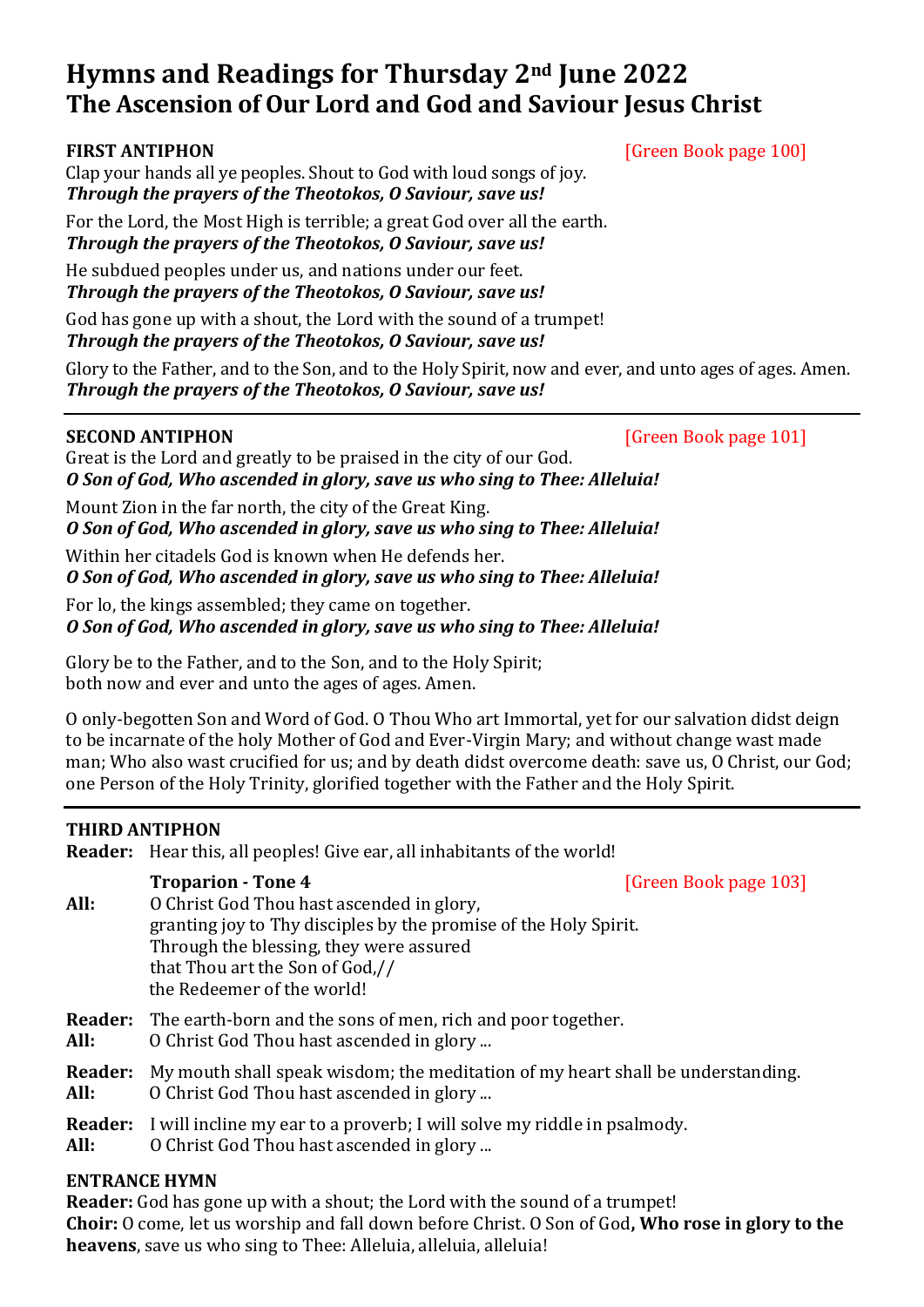## **TROPARION AND KONTAKION**

O Christ God Thou hast ascended in glory, granting joy to Thy disciples by the promise of the Holy Spirit. Through the blessing, they were assured that Thou art the Son of God,// the Redeemer of the world!

Glory be to the Father, and to the Son, and to the Holy Spirit. Both now and ever, and unto the ages of ages. Amen.

When Thou didst fulfil the dispensation for our sake, and unite earth to heaven, Thou didst ascend in glory, O Christ our God, not being parted from those who love Thee, but remaining with them and crying:// "I am with you, and no one will be against you!"

**PROKEIMENON**

|                | <b>Reader:</b> The Prokeimenon in the Seventh Tone.                                    |
|----------------|----------------------------------------------------------------------------------------|
| <b>Reader:</b> | Be Thou exalted, O God, above the heavens; and Thy glory over all the earth!           |
| Choir:         | Be Thou exalted, O God, above the heavens; and Thy glory over all the earth!           |
| <b>Reader:</b> | My heart is steadfast, O God, my heart is steadfast. I will sing and make melody in my |
|                | glory.                                                                                 |
| Choir:         | Be Thou exalted, O God, above the heavens; and Thy glory over all the earth!           |
| <b>Reader:</b> | Be Thou exalted, O God, above the heavens;                                             |
| <b>Choir:</b>  | and Thy glory over all the earth!                                                      |

**EPISTLE**

The Reading from the Acts of the Holy Apostles.

In the first book, O Theophilus, I have dealt with all that Jesus began to do and teach, until the day when He was taken up, after He had given commandment through the Holy Spirit to the Apostles whom He had chosen. To them He presented Himself alive after His passion by many proofs, appearing to them during forty days, and speaking of the kingdom of God. And while staying with them He charged them not to depart from Jerusalem, but to wait for the promise of the Father, which, He said, "You heard from Me; for John baptized with water, but before many days you shall be baptized with the Holy Spirit." So when they had come together, they asked Him, "Lord, will you at this time restore the kingdom to Israel?" He said to them, "It is not for you to know times or seasons which the Father has fixed by His own authority. But you shall receive power when the Holy Spirit has come upon you; and you shall be my witnesses in Jerusalem and in all Judea and Samaria and to the end of the earth." And when He had said this, as they were looking on, He was lifted up, and a cloud took Him out of their sight. And while they were gazing into heaven as He went, behold, two men stood by them in white robes, and said, "Men of Galilee, why do you stand looking into heaven? This Jesus, Who was taken up from you into heaven, will come in the same way as you saw Him go into heaven." Then they returned to Jerusalem from the mount called Olivet, which is near Jerusalem, a Sabbath day's journey away. [Acts 1:1-12]

# **ALLELUIA**

**Reader:** And to thy spirit. Alleluia, alleluia, alleluia!

**Choir:** Alleluia, alleluia, alleluia!

**Reader:** God has gone up with a shout; the Lord with the sound of a trumpet!

**Choir:** Alleluia, alleluia, alleluia!

**Reader** Clap your hands all ye peoples. Shout to God with loud songs of joy.

**Choir:** Alleluia, alleluia, alleluia!

**Kontakion - Tone 6** [Green Book page 103]